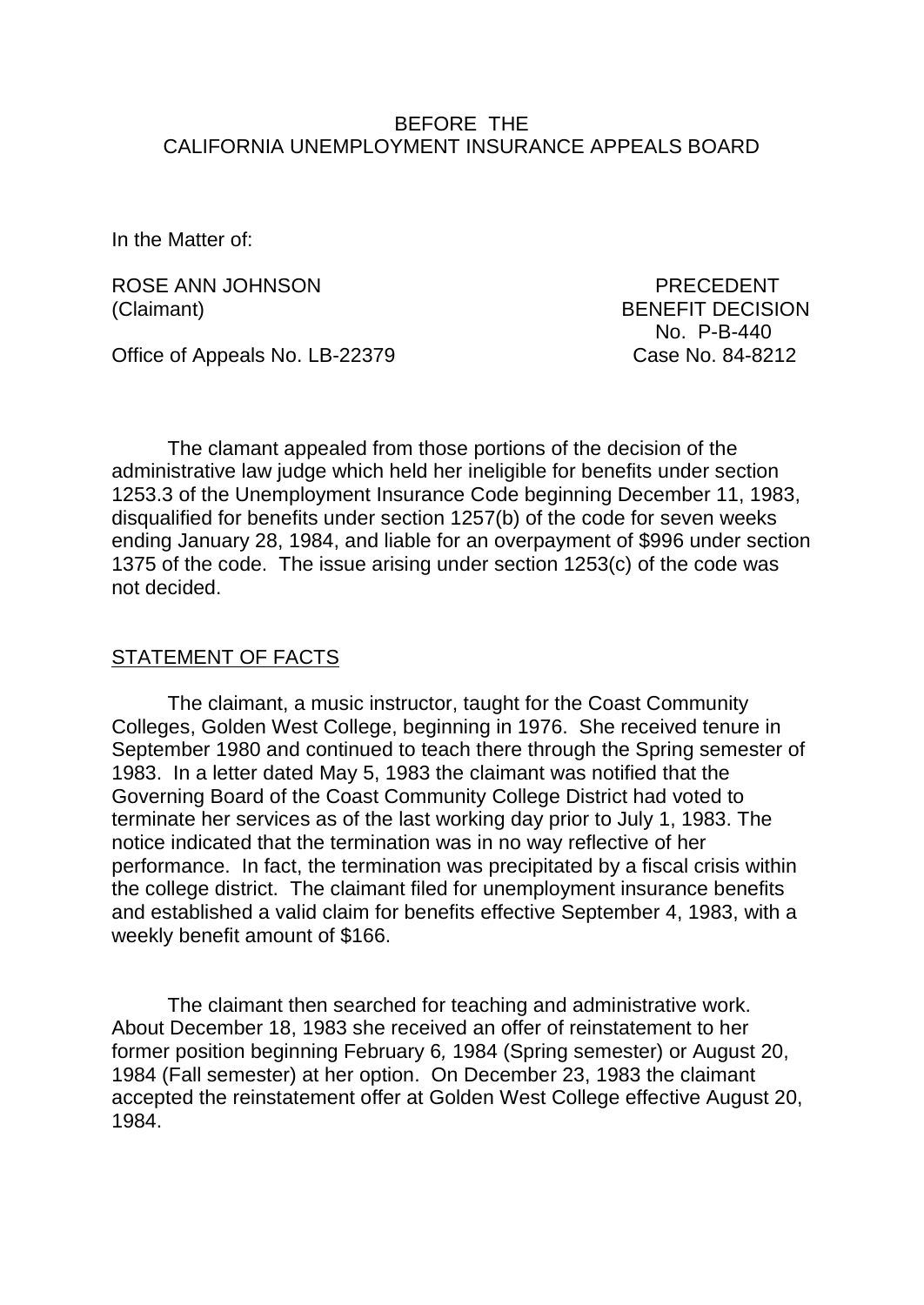The claimant selected the August 20, 1984 return date because of other job prospects. In addition to a possible position to which she was referred by her career counseling firm, on December 15, 1983 the claimant received a tentative offer to teach the Spring semester at California State University at Long Beach on a three-quarter time basis. This position began January 30, 1984 and the claimant ultimately accepted it. She believed it offered career enhancement beyond community college teaching. However, the claimant continued to pursue other job leads in December and January and would have accepted a more attractive position had one been offered.

The Department assessed an overpayment of \$996 for the weeks ending December 17, 1983 through January 21, 1984, finding benefits had been paid before it determined the claimant was ineligible under code sections 1253.3 and 1253(c) and disqualified under code section 1257(b). The claimant's receipt of the reinstatement offer led to the invoking of code section 1253.3. The claimant's selection of the August 20, 1984 reinstatement date in preference to February 6, 1984 resulted in the Department's determinations under code sections 1257(b) and 1253(c). The Department found the claimant had refused an offer of suitable work and had restricted herself to part-time work by accepting the three-quarter time teaching position with California State University at Long Beach.

# REASONS FOR DECISION

Section 1253.3 of the code provides in pertinent part:

"(a) Notwithstanding any other provision of this division, unemployment compensation benefits, extended duration benefits, and federal-state extended benefits are payable on the basis of service to which Section 3309(a)(1) of the Internal Revenue Code of 1954 applies, in the same amount, on the same terms, and subject to the same conditions as such benefits payable on the basis of other service subject to this division, except as provided by this section.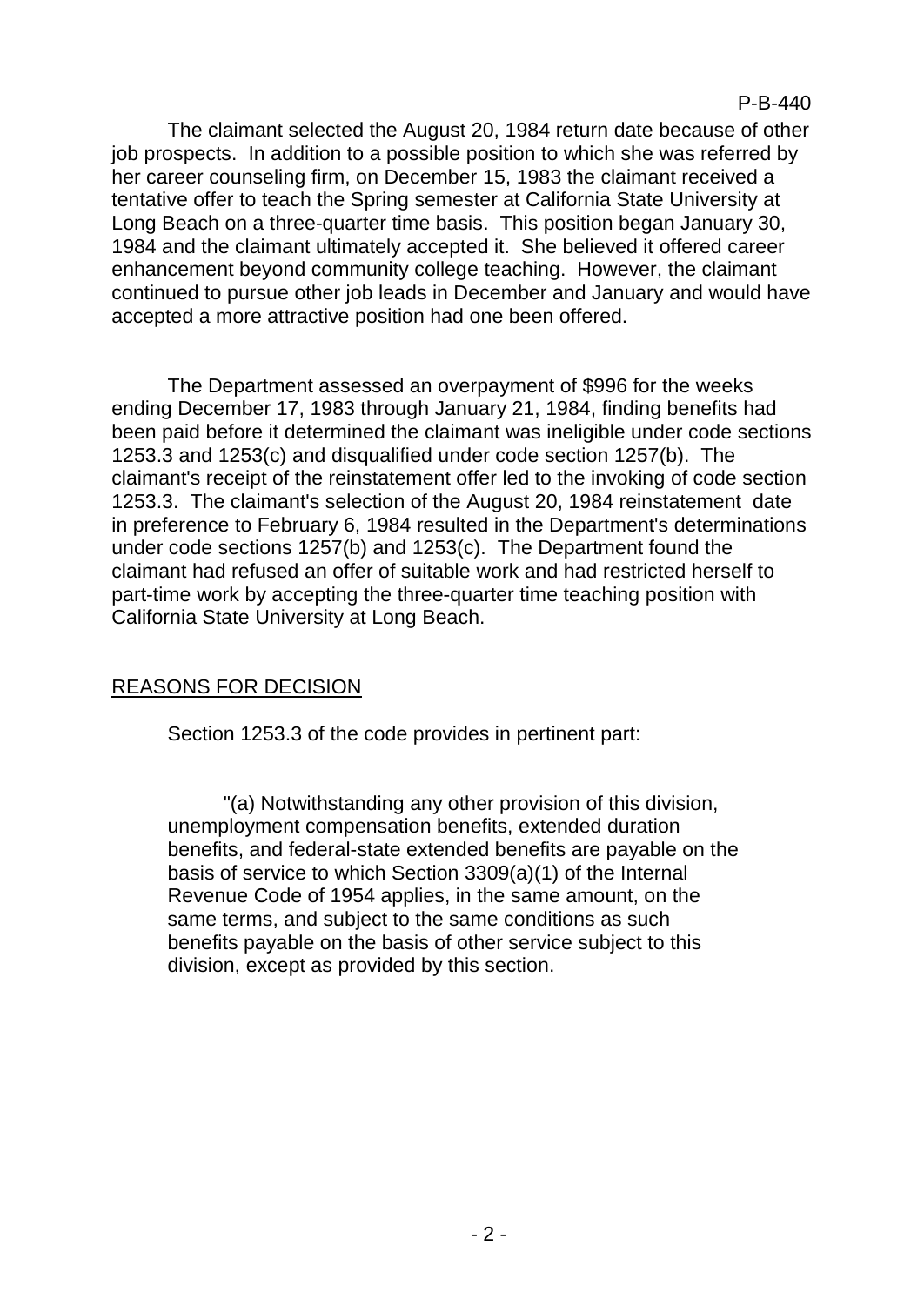"(b) Benefits specified by subdivision (a) of this section based on service performed in the employ of a nonprofit organization, or of any public entity as defined by Section 605, or of any federally operated school,with respect to service in an instructional, research, or principal administrative capacity for an educational institution shall not be payable to any individual with respect to any week which begins during the period between two successive academic years or terms or, when an agreement provides instead for a similar period between two regular but not successive terms, during that period, or during a period of paid sabbatical leave provided for in the individual's contract, if the individual performs services in the first of the academic years or terms and if there is a contract or a reasonable assurance that the individual will perform services for any educational institution in the second of the academic years or terms."

\* \* \*

"(e) For purposes of this section, 'reasonable assurance' includes, but is not limited to, an offer of employment made by the educational institution, provided that the offer is not contingent on enrollment, funding, or program changes."

Here the pertinent issue is whether benefits may be denied under code section 1253.3 during a week that occurs other than between two successive academic years or terms. Pursuant to that section ineligibility results ". . . with respect to any week which begins during the period between two successive academic years or terms . . ." if the claimant ". . . performs services in the first of the academic years or terms and if there is a contract or reasonable assurance that the individual will perform services for any educational institution in the second of the academic years or terms."

The claimant last taught during the Spring term of the 1982-1983 academic year. She was separated from her job and became unemployed. She did not teach nor did she receive an offer to teach during the Fall term of the 1983-1984 academic year. The claimant did receive offers of employment in December 1983 to teach the Spring term of the 1983-1984 academic year. However, at that time she was not in a recess period between two successive terms or two successive academic years. Further, there was no sabbatical or other agreement on which ineligibility under this code section might be established. Accordingly, contrary to the decision of the administrative law judge, code section 1253.3 may not be invoked to deny the claimant benefits beginning December 11, 1983.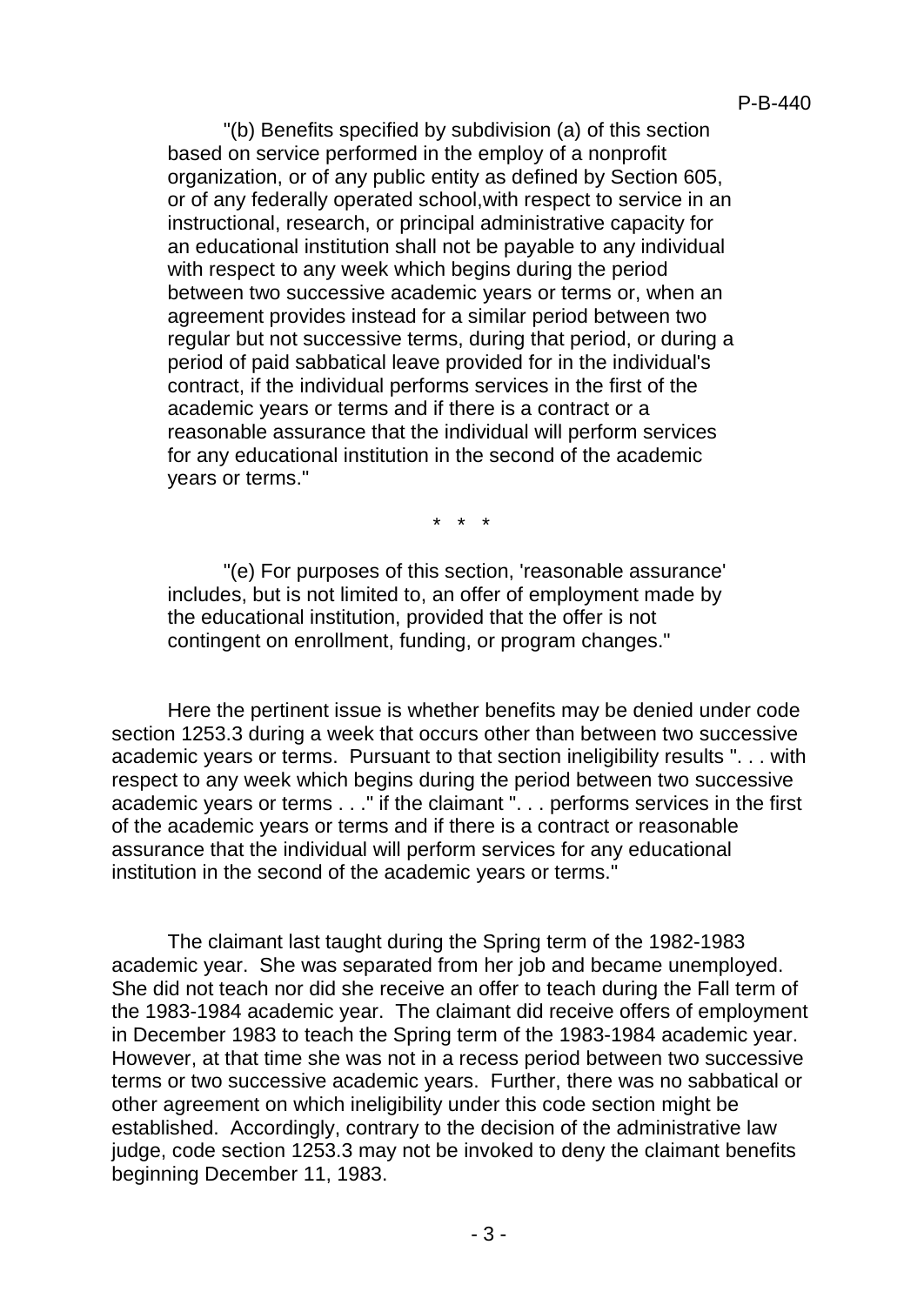In short, we find that code section 1253.3 is inapplicable to any week for which benefits are claimed, if the week begins other than between two successive terms or academic years when there is no sabbatical or other agreement applicable.

Section 1257(b) of the California Unemployment Insurance Code provides that an individual is disqualified for unemployment benefits if "he, without good cause, refused to accept suitable employment when offered to him, or failed to apply for suitable employment when notified by a public employment office."

Section 1258 of the code defines "suitable employment" as (1) "work in the individual's usual occupation" or (2) work "for which he is reasonably fitted."

Here the claimant accepted her former employer's reinstatement offer effective August 20, 1984. She could have accepted reinstatement as of February 6, 1984 but chose not to because she had already received an offer to teach for the Spring term at a state university starting January 30, 1984. She was also awaiting word on another position. She subsequently accepted a substantial position with the university confident that this employment enhanced her professional career opportunities without losing reinstatement rights with her community college employer. The record establishes that she actively pursued and accepted employment opportunities in appropriate fashion. In these circumstances, we conclude the claimant's actions did not constitute a refusal of an offer of suitable employment. She in effect accepted both offers. Thus the administrative law judge erred in holding the claimant disqualified for benefits under code section 1257(b).

We now turn to the question of whether the claimant was available for work within the meaning of section 1253 (c). That matter was not addressed by the administrative law judge as it was moot in view of his disposition of the section 1253.3 issue. Since we have reversed that finding the matter must now be resolved.

Section 1253(c) of the California Unemployment Insurance Code provides that a claimant is eligible to receive benefits with respect to any week only if "he was able to work and available for work for that week."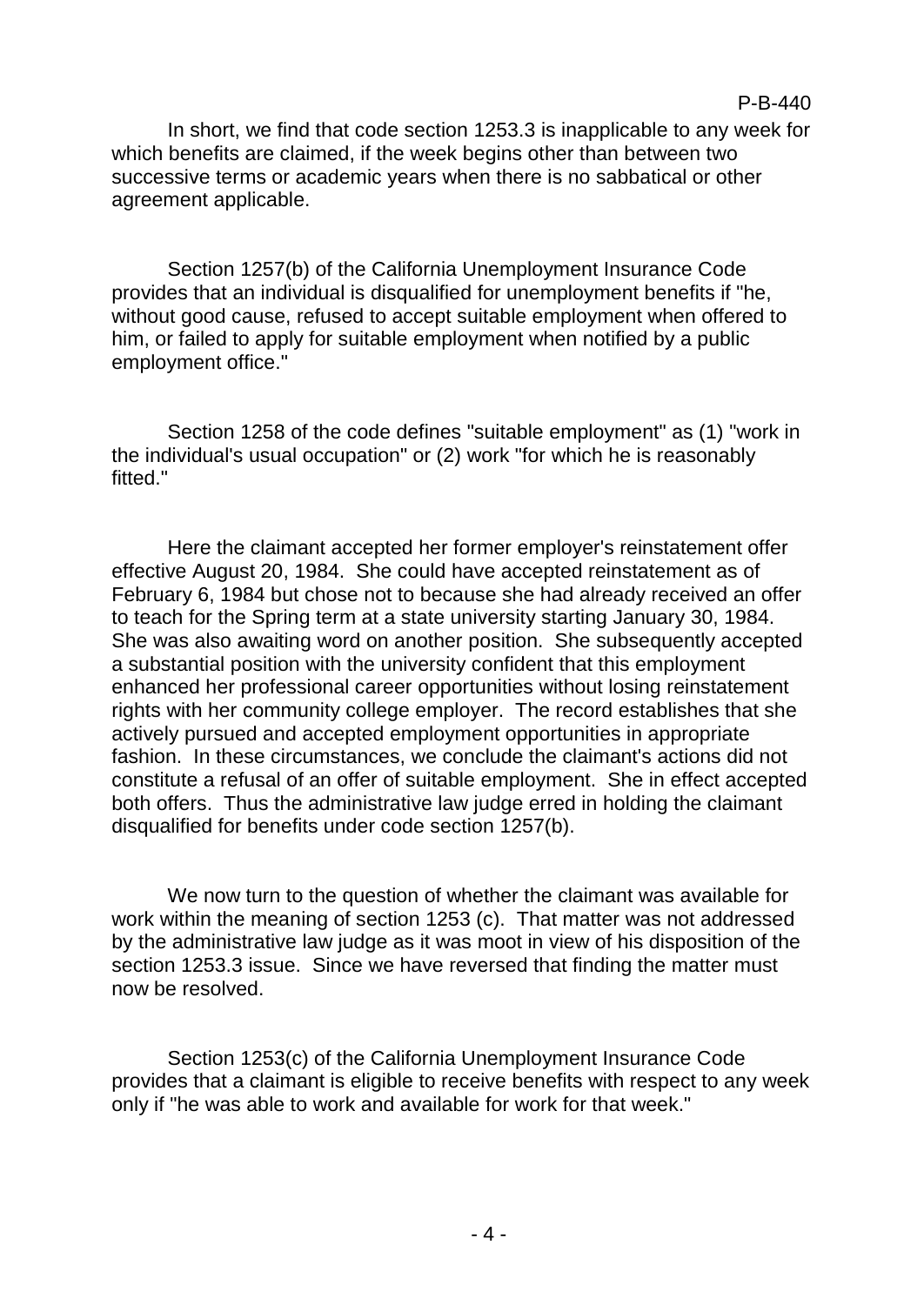The California Supreme Court, in Sanchez v. Unemployment Insurance Appeals Board (1977), 20 Cal. 3d 55; 141 Cal. Rptr. 146, defined "availability":

" 'Availability for work' within the meaning of Section 1253(c) requires no more than (1) that an individual claimant be willing to accept suitable work which he has no good cause for refusing and (2) that the claimant thereby make himself available to a substantial field of employment."

Here the Department determined that the claimant was not available for work as she had restricted herself to part-time employment. However, the weight of the evidence is to the contrary. From mid-December 1983 to January 30, 1984, the claimant was consistently searching for work and was willing to accept suitable full-time employment. Her search for work was even expanded to include administrative positions not directly related to the teaching of music. The fact that she opted to accept reinstatement at her former full-time position in August rather than February 1984, alone, does not establish the restriction alleged. It is, arguably, some evidence of a restriction, but when all of the circumstances are examined we find the claimant was able and available for work within the meaning of section 1253(c) of the code. Accordingly, the administrative law judge's finding of mootness must be reversed and the claimant found available for work within the meaning of code section 1253 (c).

The issue remaining is whether the claimant was overpaid benefits and properly held liable for repaying \$996 under section 1375 of the code.

Section 1375 of the California Unemployment Insurance Code provides that a claimant who is overpaid benefits is liable for this amount unless the overpayment was not due to fraud, misrepresentation or wilful nondisclosure on his part, was received without fault on his part, and its recovery would be against equity and good conscience.

Having previously concluded the claimant was not ineligible for benefits under code sections 1253.3 and 1253 (c), nor disqualified under section 1257(b), it follows that the claimant was entitled to the benefits she received. Accordingly, she was not overpaid benefits for the six weeks ending January 21, 1984. There being no overpayment, the notice of overpayment must be cancelled.